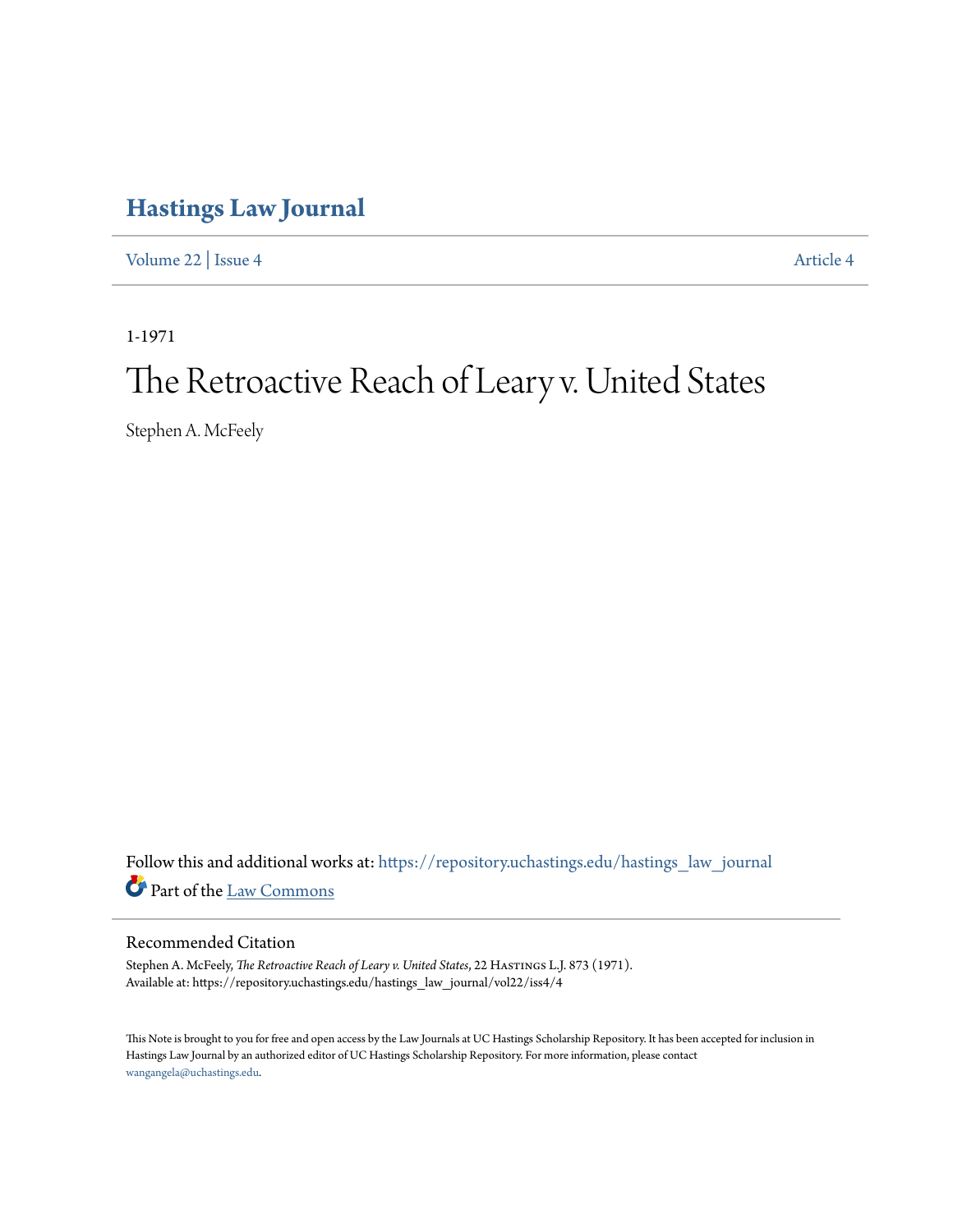# **THE RETROACTIVE REACH OF LEARY V. UNITED STATES**

Throughout the past decade the United States Supreme Court has been extraordinarily active in expanding the constitutionally protected rights of citizens accused of crime.1 During this period the Court has dealt with problems arising at every stage of the criminal process, from search and seizure in *Mapp v. Ohio,* to an indigent's right to counsel on appeal *in Douglas v. California.* But one problem that has remained a constant in these diverse landmark rulings is the problem of retroactivity.<sup>2</sup>

When the Supreme Court announces a new constitutional rule of criminal procedure, it does not usually deal with the question of what effect the new rule is to have on parties in cases other than the one at bar.<sup>3</sup> Thus, it generally devolves first upon the inferior courts to determine the extent to which a new rule will operate retroactively. The Supreme Court takes up the retroactivity issue only when it reveiws a lower-court decision in which the issue has been presented in concrete terms. In *United States v. Scott*,<sup>4</sup> the Court of Appeals for the Ninth Circuit gave full retroactive effect to the new rule announced in *Leary v. United States.5* It remains to be seen whether the Supreme Court will uphold the Ninth Circuit's disposition.

#### The New **Rule Announced in** Leary

In December of 1965 **Dr.** Timothy Leary, along with his minor daughter, was arrested after having been found in possession of mari-

This article shall deal with retroactivity in the criminal area, but the problem is just as acute when dealing with civil litigation. *See, e.g.,* Comment, *Retroactive Application of New Decisions-Simpson v. Union Oil Co.,* 21 **HASTINGS LJ.** 877 (1970).

3. It is the theory of some that this is because of the article III "case or controversy" limitation of the Constitution. *See* Comment, *Prospective Overruling and Retroactive Application in the Federal Courts,* 71 YALE **L.J.** 907, 930-33 (1962).

*<sup>1.</sup>* E.g., Miranda v. Arizona, 384 U.S. 436 (1966); Escobedo v. Illinois, 378 U.S. 478 (1964); Douglas v. California, 372 U.S. 353 (1963); Gideon v. Wainwright, 372 U.S. 335 (1963); Mapp v. Ohio, 367 U.S. 643 (1961).

<sup>2.</sup> At the outset it is helpful to define some terms that are frequently misused: a new decision is **fully** retroactive when it applies to all cases, even to those in which the judgment has become final; a decision is purely prospective when it applies only to cases which have arisen after the date of decision of the new ruling--such rulings do not even apply to the parties whose case served as the vehicle for the new rule; between these two extremes are rulings denominated partially retroactive, *i.e.,* the new ruling applies only to some stages of the judicial process and not others, and never to final decisions.

<sup>4. 425</sup> **F.2d** *55* (9th Cir. 1970).

*<sup>5.</sup>* 395 **U.S.** 6 (1969).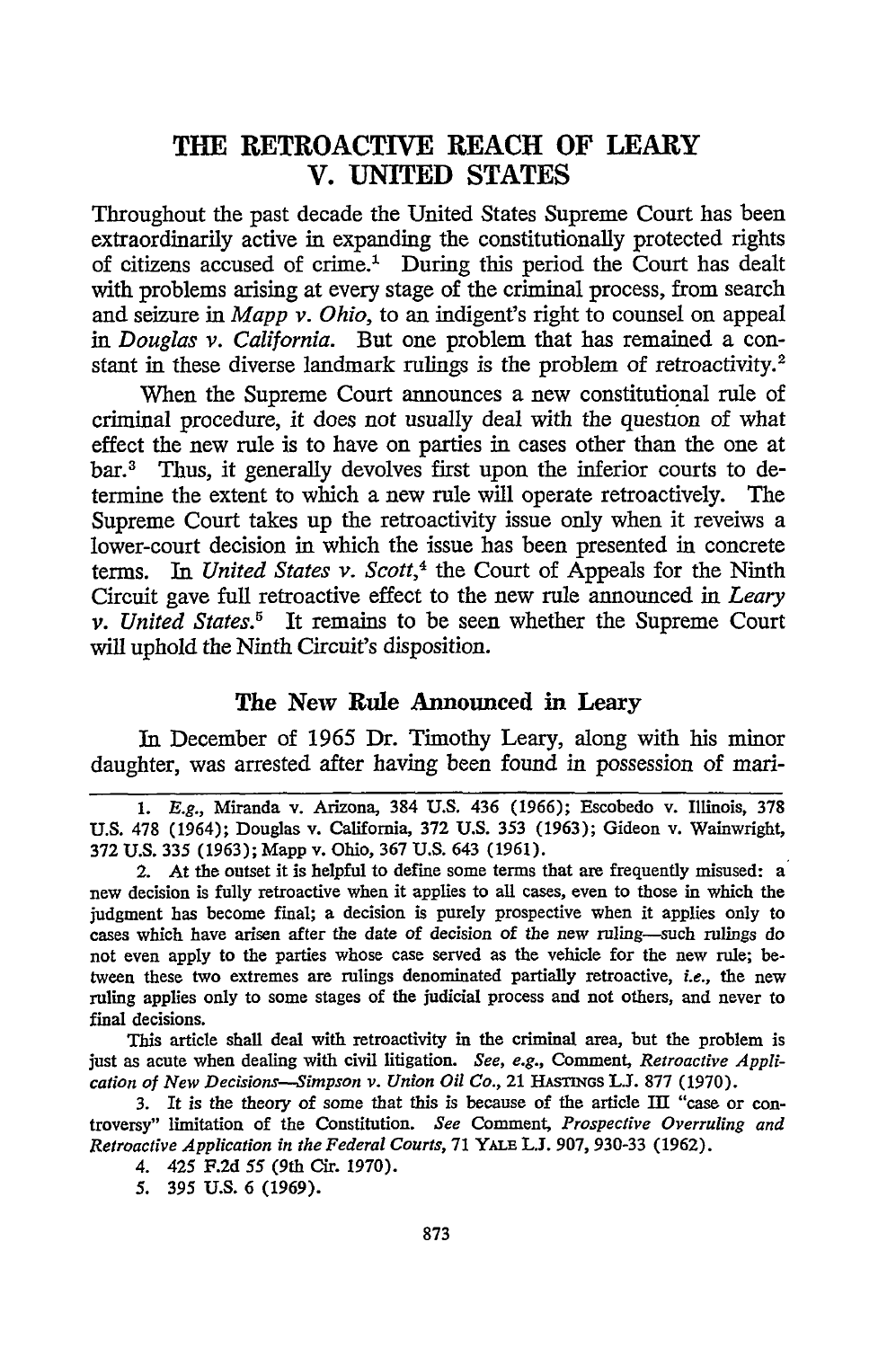huana powder and cigarettes. Several months later they were tried and convicted in the United States District Court for the Southern District of Texas, *inter alia6* for violation of the Narcotic Drugs and Import Act section 2(h).<sup>7</sup> That section (hereinafter referred to as section 176a) makes it a crime to have facilitated the transportation, concealment or sale of marihuana knowing that such marihuana had been brought into the United States contrary to law. The Court of Appeals for the Fifth Circuit affirmed the conviction in 1967.8

On appeal to the Supreme Court,<sup>9</sup> Leary contended that his conviction was a denial of due process in violation of the fifth amendment inasmuch as a presumption authorized by that statute allowed the trier of fact to infer the defendant's knowledge of the imported nature of the marihuana from the mere fact of possession.<sup>10</sup> Leary argued that because knowledge of importation was a primary constitutive element of the offense, and because there was no rational connection between possession and knowledge of importation, therefore the presumption permitted conviction without proof of the crime.<sup>11</sup>

6. Leary was also convicted of violating 26 U.S.C. § 4744(a)(2) (1964), a section of the Marihuana Tax Act that prohibits transportation or concealment of marihuana by one who has acquired it without having paid the transfer tax as required by 26 U.S.C. §§ 4741-43 (1964). This conviction was also reversed by the Supreme Court on the grounds that it violated Leary's fifth amendment privilege against selfincrimination. The district court had earlier dismissed a smuggling count, also under 21 U.S.C. § 176a (1964), arising out of the fact that Leary was crossing the border at the time of his arrest. Leary's minor daughter was indicted on the same three counts but was convicted only of violating the Marihuana Tax Act; she was placed on probation and withdrew her appeal. For a discussion of the entire case, see 83 HARv. L. REv. 103 (1969).

7. 21 U.S.C. § 176a (1964), which provides in part: "[Wihoever, knowingly, with intent to defraud the United States, imports or brings into the United States marihuana contrary to law, or smuggles or clandestinely introduces into the United States marihuana which should have been invoiced, or receives, conceals, buys, sells, or in any manner facilitates the transportation, concealment, or sale of such marihuana after being imported or brought in, knowing the same to have been imported or brought into the United States contrary to law, or whoever conspires to do any of the foregoing acts, shall be imprisoned not less than five or more than twenty years-and, in addition, may be fined not more than  $$20,000$ .  $\ldots$ 

"Whenever on trial for violation of this subsection, the defendant is shown to have or to have had the marihuana in his possession, *such possession shall be deemed sufficient evidence to authorize conviction unless the defendant explains his possession to the satisfaction of the jury."* (emphasis added).

8. Leary v. United States, 383 F.2d 851 (5th Cir. 1967), *rev'd, 395* U.S. *6* (1969). In the appellate court Leary contended that the Federal laws concerning marihuana were violative of his right to the free exercise of his religion.

9. Leary v. United States, 395 U.S. 6 (1969).

10. See note 7 *supra.*

11. For an excellent discussion of the relationship between presumptions in a criminal trial and due process, see Ashford & Risinger, *Presumptions, Assumptions, and Due Process in Criminal Cases: A Theoretical Overview,* 79 YALE **L.J.** 165 (1969).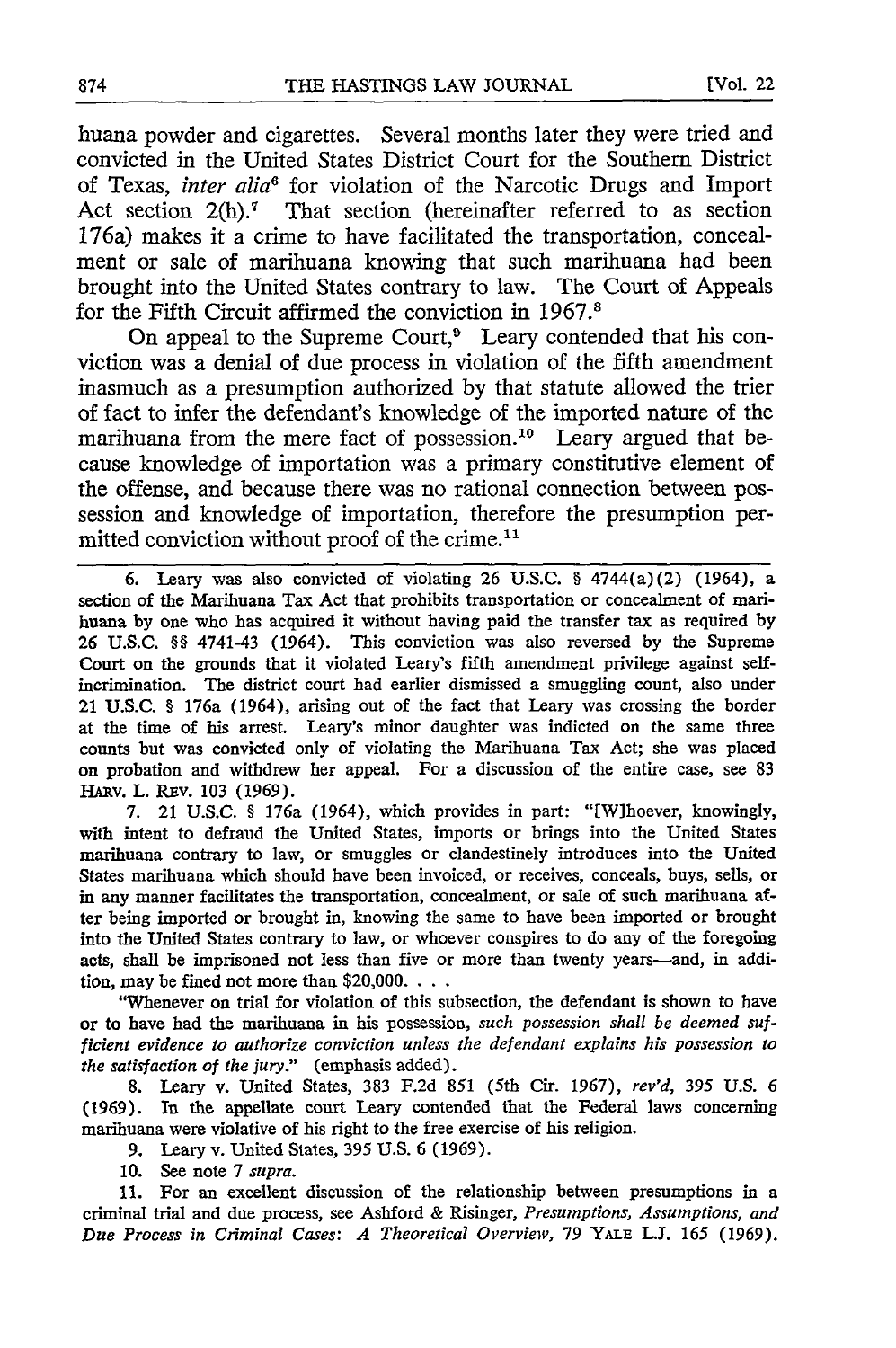The Supreme Court agreed and reversed Leary's conviction. It applied the formula previously set out in *Tot v. United States12* for determining the constitutionality of such a presumption; that is, there must "be a rational connection between the fact proved and the fact presumed."<sup>13</sup>

After reviewing the congressional hearings and supportive materials that lead to the passage of section 176a in 1956 and determining that there was indeed a basis in fact for a presumption that most of the marihuana found in this country has been imported, the *Leary* Court found the necessary "rational connection" between the fact of possession and knowledge of illegal importation lacking, and concluded:

[T]he materials at our disposal leave us at large to estimate even roughly the proportion of marihuana possessors who have learned in one way or another the origin of their marihuana. It must also be recognized that a not inconsiderable proportion of domestically consumed marihuana appears to have been grown in this country, and that its possessors must be taken to have "known," if anything, that their marihuana was *not* illegally imported. In short, it would be no more than speculation were we to say that even as much as a majority of possessors "knew" the source of their marihuana.14

As was to be expected, *Leary* had an immediate impact on prosecutions for violations of section 176a.<sup>15</sup> The task of determining the extent of its retroactive application fell to the lower federal courts. Over the last several years, the Supreme Court has furnished the lower courts with various sets of guidelines with varying degrees of exactness. The Ninth Circuit's position on the retroactivity question is set forth in' *Scott*; to understand this position fully, it is necessary to review only the broad contours of these guidelines. $16$ 

12. **319 U.S.** 463 (1943); **cf.** United States v. Romano, **382 U.S. 136** *(1965);* United States v. Gainey, **380 U.S. 63** (1965).

**13. 319 U.S.** at 467, *cited in* Leary v. United States, *395* **U.S.** 6, 33 **(1969).**

14. 395 **U.S.** at 52-53. The Court went on to "conclude that the 'knowledge' aspect of the § 176a presumption cannot be upheld without making serious incursions into the teaching of *Tot, Gainey, and Romano:" Id.* One year after *Leary,* in Turner v. United States, 396 **U.S. 398 (1970),** the Court upheld a presumption, identical to the one found in section 176a, that the possessor of heroin knew that the narcotic had been imported.

*15. E.g.,* Jordan v. United States, 416 **F.2d 338** (9th Cir. **1969);** United States v. Lopez, 414 **F.2d 272 (2d** Cir. **1969).** *See also* United States v. Sorenson, **308** F. Supp. **1268 (E.D.N.Y.** 1970), where the court applies the *Leary* standard to a similar presumption under an analogous statute.

**16.** Much has been written concerning the problem of retroactivity in the last several years. Among the leading articles are, Mishkin, *Foreword: The High Court, The Great Writ, and The Due Process of Time and Law,* **79** HARv. L. REv. **56** *(1965);* Schwartz, *Retroactivity, Reliability, and Due Process: A Reply to Professor Mishkin,* **33 U.** Cm. **1.** R v. **719 (1966);** Comment, *Prospective Overruling and Retroactive Application in the Federal Courts,* **71** YALE **UJ. 907 (1962).**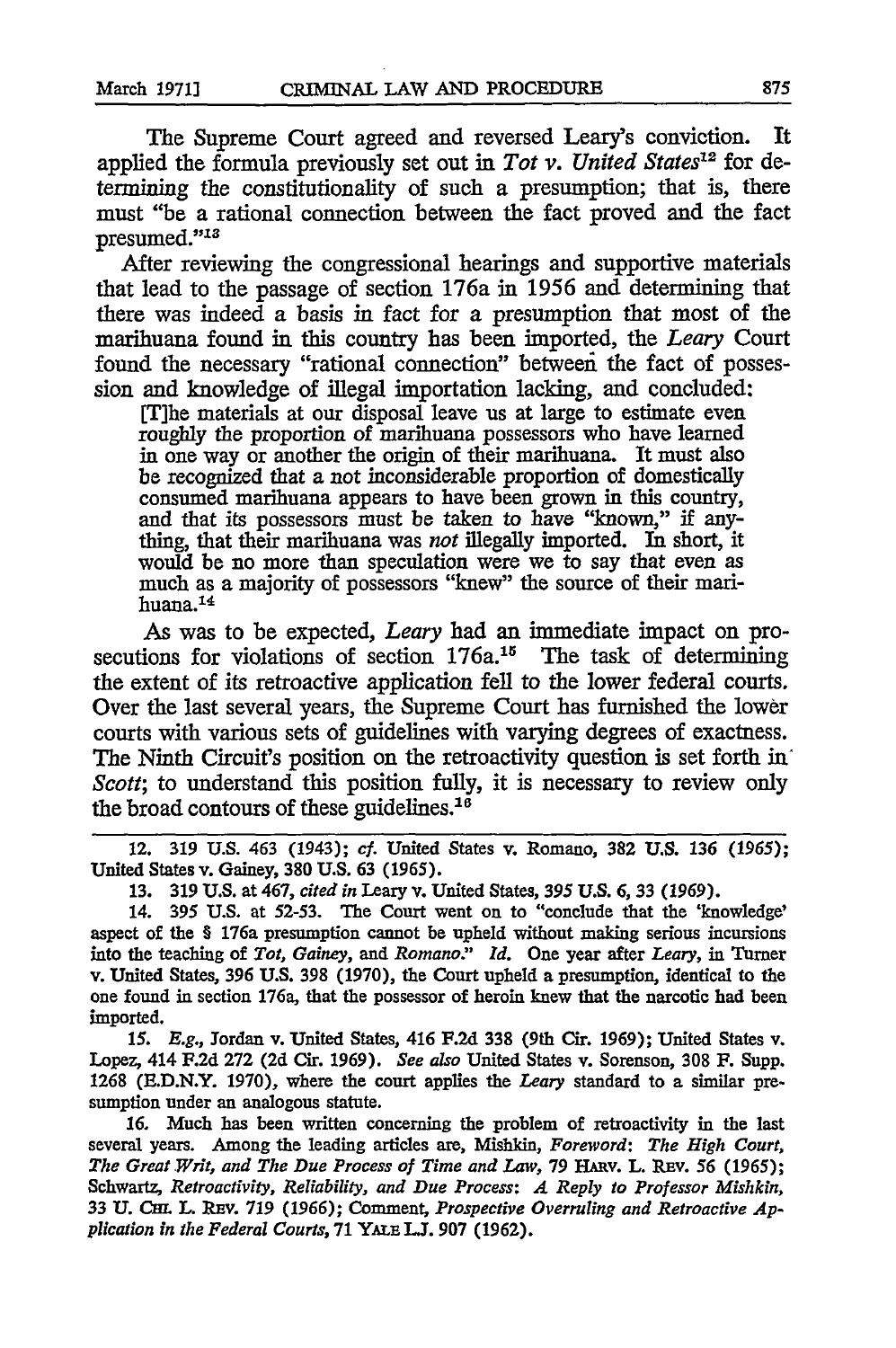#### **Supreme Court Guidelines on Retroactivity**

Prior to 1965, the subject of retroactivity had been given little attention by the Supreme Court.<sup>17</sup> Recognizing, however, that the new constitutional rulings of the previous few terms were causing confusion in the lower state and federal courts, the Supreme Court felt constrained to deal with the retroactivity problem at some length.

In *Linkletter v. Walker*,<sup>18</sup> Mr Justice Clark reviewed in detail the history of retroactivity<sup>19</sup> and the philosophical rationales of the conflicting theories involved.<sup>20</sup> He concluded that there had indeed been certain definite criteria, albeit unstated, underlying the Court's application of retroactivity in the past. $21$  Justice Clark then set forth what he hoped would be a definitive rule by which the lower courts might determine whether a particular new decision should be retroactively applied:

[W]e must. **. .** weigh the merits and demerits in each case by looking to the prior history of the rule in question, its purpose and effect, and whether retrospective operation will further or retard its operation. <sup>22</sup>

Justice Clark concluded with words that remain the touchstone in this

17. "It is true that heretofore, without discussion, we have applied new constitutional rules to cases finalized before the promulgation of the rule." Linkletter v. Walker, 381 U.S. 618, 628 (1965); *e.g.,* Smith v. Crouse, 378 U.S. 584 (1964), giving retroactivity to Douglas v. California, 372 U.S. 353 (1963), which dealt with an indigent's right to counsel on appeal; Doughty v. Maxwell, 376 U.S. 202 (1964), giving retroactivity to Gideon v. Wainwright, 372 U.S. 335 (1963), which dealt with an indigent's right to counsel; Eskridge v. Washington State Bd., 357 U.S. 214 (1958), giving retroactivity to Griffin v. Illinois, 351 U.S. 12 (1956), which dealt with an indigent's right to have a trial transcript furnished for the purpose of an appeal.

18. 381 U.S. 618 (1965).

19. "Thus, the accepted rule today is that in appropriate cases the Court may in the interest of justice make the rule prospective." *Id.* at 628.

20. Justice Clark discussed the Blackstonian view that courts merely "discover" principles as they have always existed and the Austinian view that courts "make law" by filling in vague and indefinite terms. *Id.* at 622-24.

21. "Under our cases it appears **(1)** that a change in law will be given effect while a case is on direct review,  $\dots$  and (2) that the effect of the subsequent ruling of invalidity on prior final judgments when collaterally attacked is subject to no set 'principle of absolute retroactive invalidity' but depends upon a consideration of 'particular relations . . . and particular conduct . . . , of rights claimed to have become vested, of status, of prior determinations deemed to have finality'; and 'of public policy in the light of the danger both of the statute and of its previous application.'" 381 U.S. at 627, *citing* Chicot County Drainage Dist. v. Baxter State Bank, 308 U.S. 371, 374 (1940).

22. 381 U.S. at 629. The Court then applied these criteria to *Linkletter, a* habeas corpus proceeding. The Court denied Linkletter, who was convicted in 1960, the benefits of Mapp v. Ohio, 367 U.S. 643 (1961), even though conceding that Linkletter's search was unlawful by *Mapp* standards.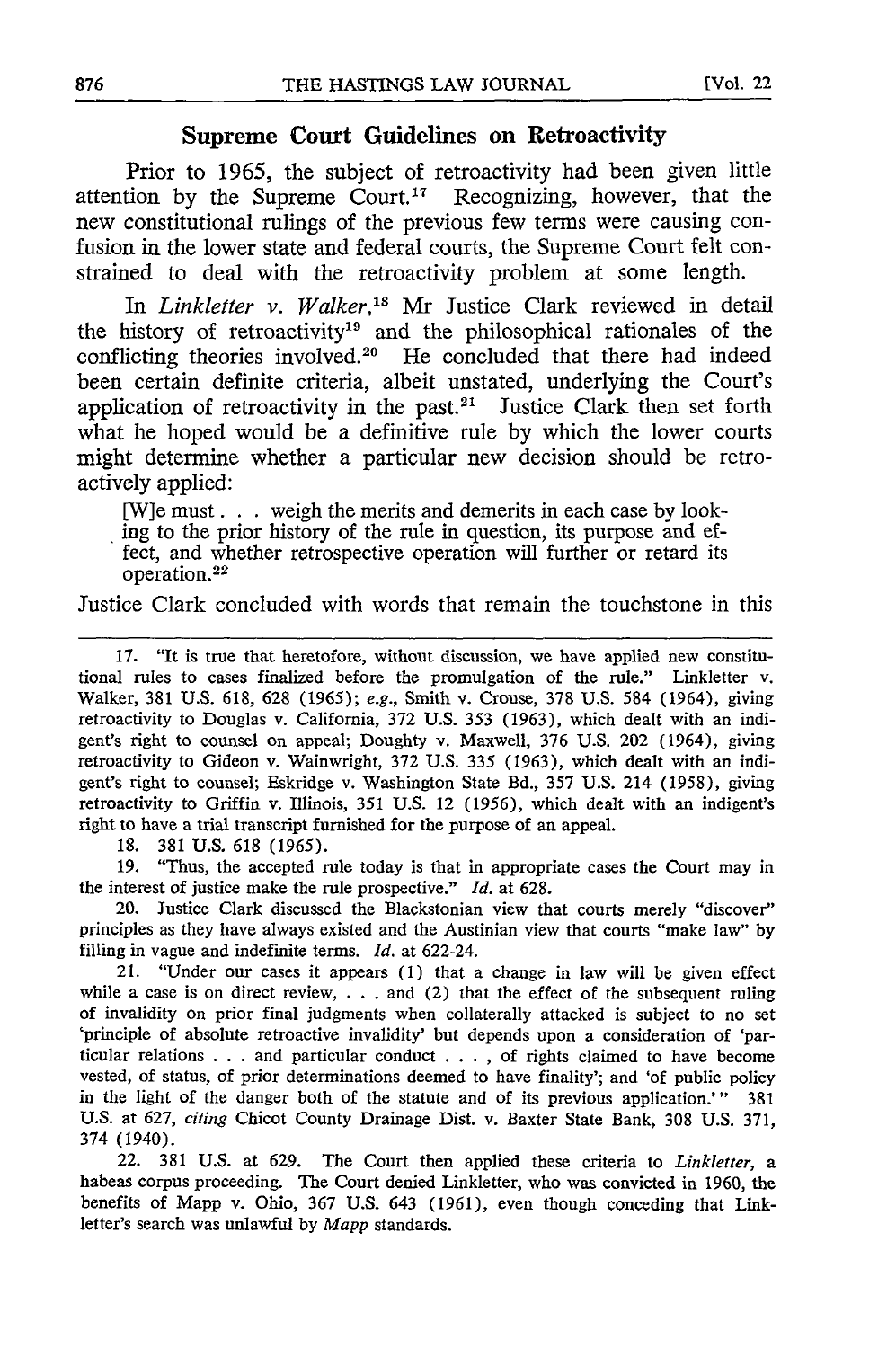area. In all the cases, he observed, where the Court had granted full retroactivity to a new decisional rule, "the principle that we applied went to the fairness of the trial-the very integrity of the fact-finding process."23

Soon after *Linkletter,* it became obvious that these general guidelines required more precise formulation. Two years later, the Court restated its rule in *Stovall v. Denno:24*

The criteria guiding resolution of the [retroactivity] question implicate (a) the purpose to be served by the new standards, **(b)** the extent of the reliance by law enforcement authorities on the old standards, and (c) the effect on the administration of justice of a retrospective application of the new standards. <sup>25</sup>

As questions concerning the retroactivity of various new Supreme Court decisions continued to be handled differently in the federal and state courts, the Court further refined its doctrine in 1969 in *Desist v. United States.26* Mr. Justice Stewart spoke the latest word on the subject when he referred to the three criteria in *Stovall,* and said, "Foremost among these factors is the purpose to be served by the new constitutional rule."<sup>27</sup> "It is to be noted also," he continued, "that we have relied heavily on the factors of the extent of reliance and consequent burden on the administration of justice only when the purpose of the rule in question did not clearly favor either retroactivity or prospectivity."28

In summary, by the time the Ninth Circuit rendered its decision *in Scott,* the Supreme Court had enunciated the three criteria of *Stovail29* and had laid down in *Desist* a primary emphasis upon the first criterion-the purpose to be served by the new rule. It is against this background that the Ninth Circuit's *Scott* decision must be evaluated.

## United States v. Scott-Leary Held **"Fully** Retroactive"

The facts in *Scott* were uncomplicated. Defendant Philip Scott,

26. 394 U.S. 244 (1969).

27. *Id.* at 249.

28. *Id.* at 251. Once again, Desist himself was denied relief, the Court holding that the decision in Katz v. United States, 389 U.S. 347 (1967), was only to apply to cases in which the illegal electronic surveillance had occurred after the date of the *Katz* decision.

**<sup>23.</sup>** 381 U.S. at 639.

<sup>24. 388</sup> U.S. 293 (1967).

<sup>25.</sup> *Id.* at 297. Again, in a habeas corpus proceeding, Stovall was denied the effects of United States v. Wade, 388 U.S. 218 (1967), decided the same day, and which required counsel at any pre-trial confrontation. The Court in *Stovall* felt that the number of those convicted to whom retroactive application of *Wade* would apply and the resultant heavy burden on law enforcement officials outweighed any benefits to be gained by assigning full retroactivity to that decision. 388 U.S. at 299-300.

<sup>29.</sup> See text accompanying note 25 *supra.*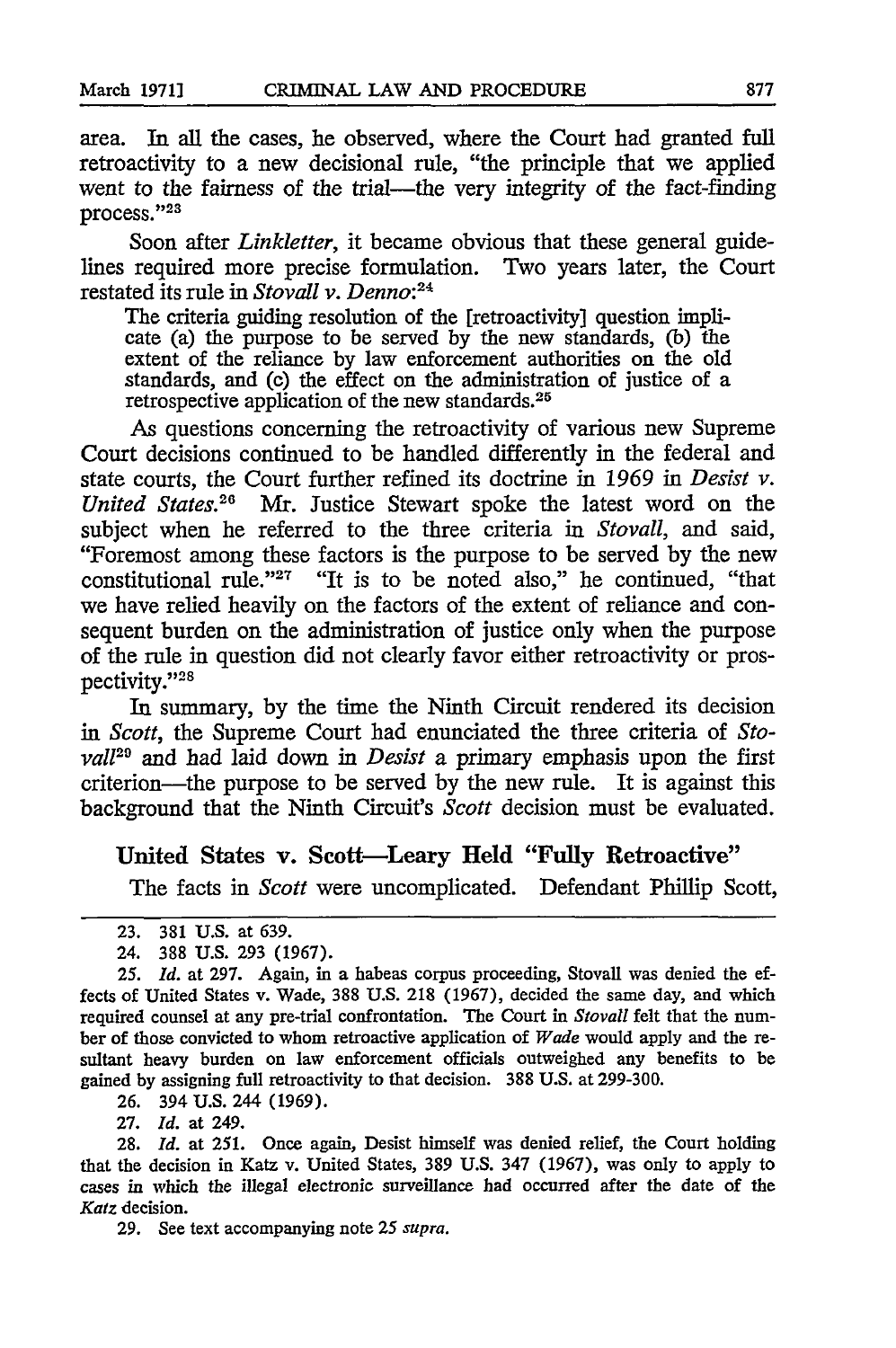a resident of Los Angeles, was doing a used lumber business with a concern in Mexico. Federal narcotices agent Gordon, suspecting that the business was a front, arranged through a friend of Scott's (codefendant Walker) to make a purchase of fifty kilos (approximately 110 pounds) of marihuana from Scott. Gordon went with Walker to Scott's apartment to conclude the deal. While they were there, codefendan Rico arrived with a large trunk. Scott carried it into the apartment, opened it, counted out the bricks of marihuana and demanded his money. The three were then arrested by Gordon. Scott was tried and convicted<sup>30</sup> in the United States District Court for the Central District of California for violating section 176a. He took an appeal to the Ninth Circuit contending "that the inclusion in the instructions to the jury of the presumption contained in section 176a, held unconstitutional in part in *Leary v. United States* . . .compels reversal of his conviction. **... 31**

Scott's appeal was decided in early March 1970. The Ninth Circuit had first dealt with the question of the retroactivity of *Leary* 6 months earlier in *Jordan v. United States.32* The *Jordan* appeal was argued in May 1969, 6 days before the Supreme Court decided *Leary.* Consequently, the Ninth Circuit, when it decided *Jordan,* had not had the benefit of either briefs or oral argument on whether and to what extent *Leary* should be given retroactive application. The court, without discussing the problem at all, summarily applied *Leary* to *Jordan,* a direct-appeal case (thereby giving *Leary* at least partial retroactivity). At approximately the same time (July 1969), the Ninth Circuit determined to tackle head-on the problem of *Leary's* retroactivity. They withdrew *Scott,* the next section 176a case in line, from the three-judge panel to which it had been assigned, set it for rehearing en banc and at the same time requested supplementary briefs from counsel on both sides. This move was doubtless prompted by the considerable number of section  $176a$  appeals then on file<sup>33</sup> (and, it can be assumed, by the anticipated number of habeas corpus peti-

32. 416 F.2d 338 (9th Cir. 1969).

33. Within 3 weeks after the date of decision in *Scott,* the Ninth Circuit handed down Plascencia-Plascencia v. United States, 423 F.2d 803 (9th Cir. 1970), and United States v. Leyva-Barragan, 423 F.2d 669 (9th Cir. 1970). There followed in

**<sup>30.</sup>** United States v. Scott, **425 F.2d 55** (9th Cir. **1970).** Codefendant Walker was convicted along with Scott; a mistrial was declared as to Rico.

<sup>31.</sup> *Id.* at **57.** Scott also contended that section 167a was unconstitutional because it was an indirect enforcement of the Marihuana Tax Act. The court rejected this second contention, holding that although section 176a forbade traffic in marihuana "contrary to law," that law was not necessarily the Marihuana Tax Act-any existing law of the United States for which a penalty existed was sufficient, e.g., the customs inspection statutes, 19 U.S.C. §§ 1461-62 (1964), and the provisions of section 176a itself relating to smuggling. *Id.* at 60.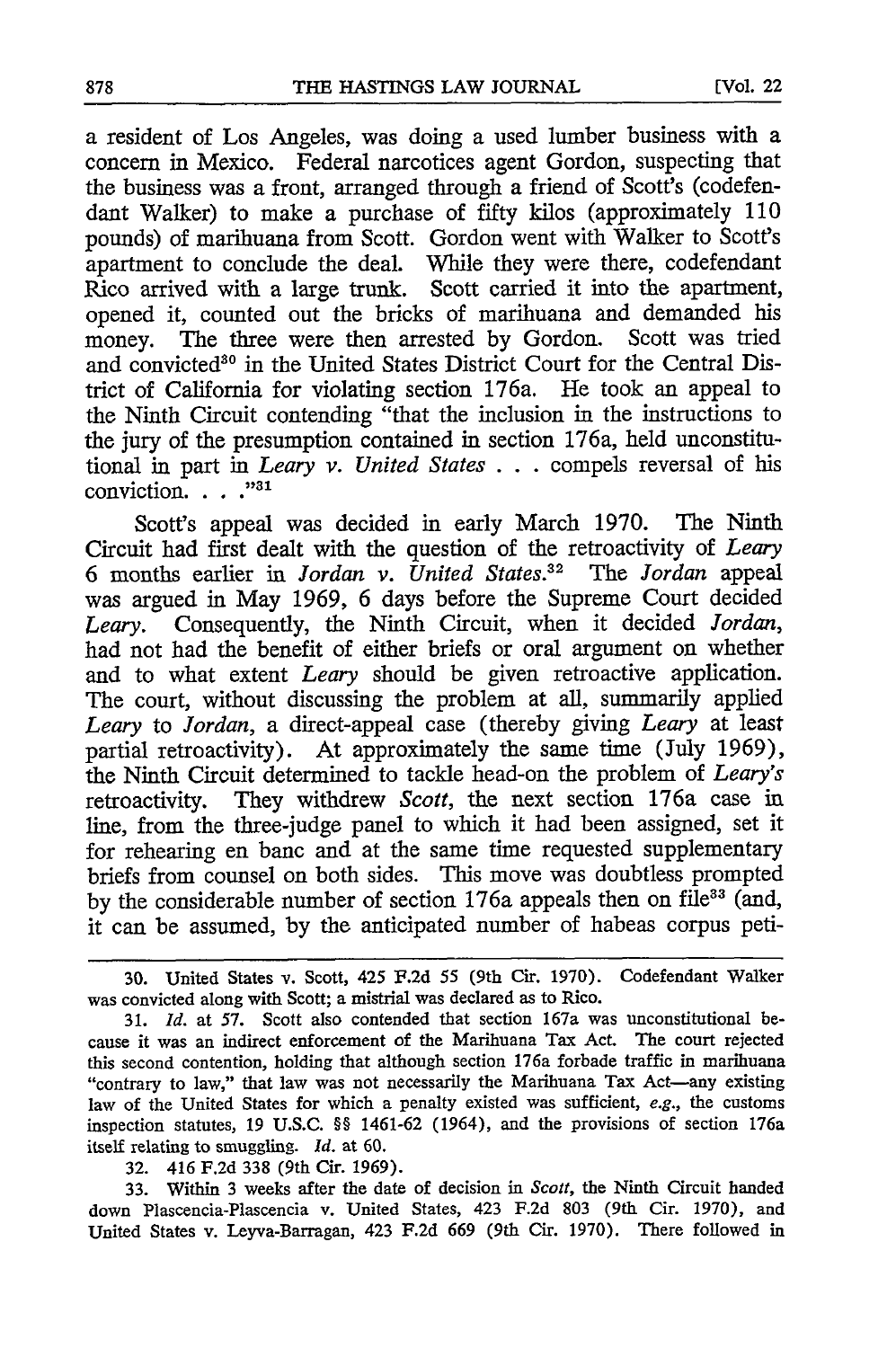tions from prisoners whose convictions on section 176a had become final). Instead of simply reversing Scott's conviction on the authority of *Jordan,* the court felt constrained to determine the exact degree of *the Leary* rule's retroactive operation.

At his trial, Scott failed to except to the jury instruction based on the *Leary* presumption. The court of appeals nevertheless determined that Rule *52(b)* of the Federal Rules of Criminal Procedure allowed them to hear an appeal from this instruction since the failure to object was excusable-defendant's counsel could be expected to do little but to go along with the great weight of authority on this subject at the time of trial. $34$ 

After reviewing the guidelines set forth in *Linkletter, Stovall* and *Desist,85* Judge Hufstedler, writing for the majority in *Scott,* said:

Accordingly, where the new constitutional rule is fashioned to correct a serious flaw in the fact-finding process and therefore goes to the basic integrity and accuracy of the guilt-innocence determination, retroactive effect will be accorded.<sup>36</sup>

In applying this circuit's interpretation of the Supreme Court's retroactivity guidelines to the *Leary* rule, which overturned the section 176a presumption, Judge Hufstedler reasoned as follows:

The invalidated portion of the presumption was an integral part of the fact-finding process. The use of the presumption affected the integrity of the determination of guilt, and its use was neither secondary in importance nor infrequent in occurance. The Government's use of the presumption permitted it to bypass proof of substantive elements of the offense, thus creating a "serious risk that the issue of guilt or innocence may not have been reliably determined."<sup>37</sup>

Finally, going much further than was strictly necessary for the purpose of this direct appeal, the court held that in the Ninth Circuit the *Leary* decision "partially invalidating the presumption is fully retroactive."<sup>38</sup> Although this must be classified as dictum,<sup>39</sup> it is nonetheless

quick succession United States v. Cepelis, 426 F.2d 134 (9th Cir. **1970);** United States v. Martinez, 425 F.2d 1300 (9th Cir. 1970); United States v. Buck, 425 F.2d 726 (9th Cir. 1970).

34. 425 F.2d at 57, *citing* Costello v. United States, 324 F.2d 260 (9th Cir. **1963),** *cert. denied,* 376 U.S. 930 (1964); Caudillo v. United States, 253 F.2d 513 (9th Cir.), *cert. denied sub nom.* Romero v. United States, 357 U.S. 931 (1958).

35. See text accompanying notes 22, 25, & 27 *supra.*

36. 425 **F.2d** at 58. The court continued: "Retroactivity has been denied or limited only in instances where the rule does not go to the fairness of the trial, or where the flaw in the fact-finding process is either of secondary importance or of infrequent occurrence." *Id.*

**37.** *Id.* **at** *59, citing* Roberts v. Russel, 392 U.S. 293, **295** (1968).

38. *Id.*

**39.** This is the weakness in *Scott.* Although the circuit will undoubtedly follow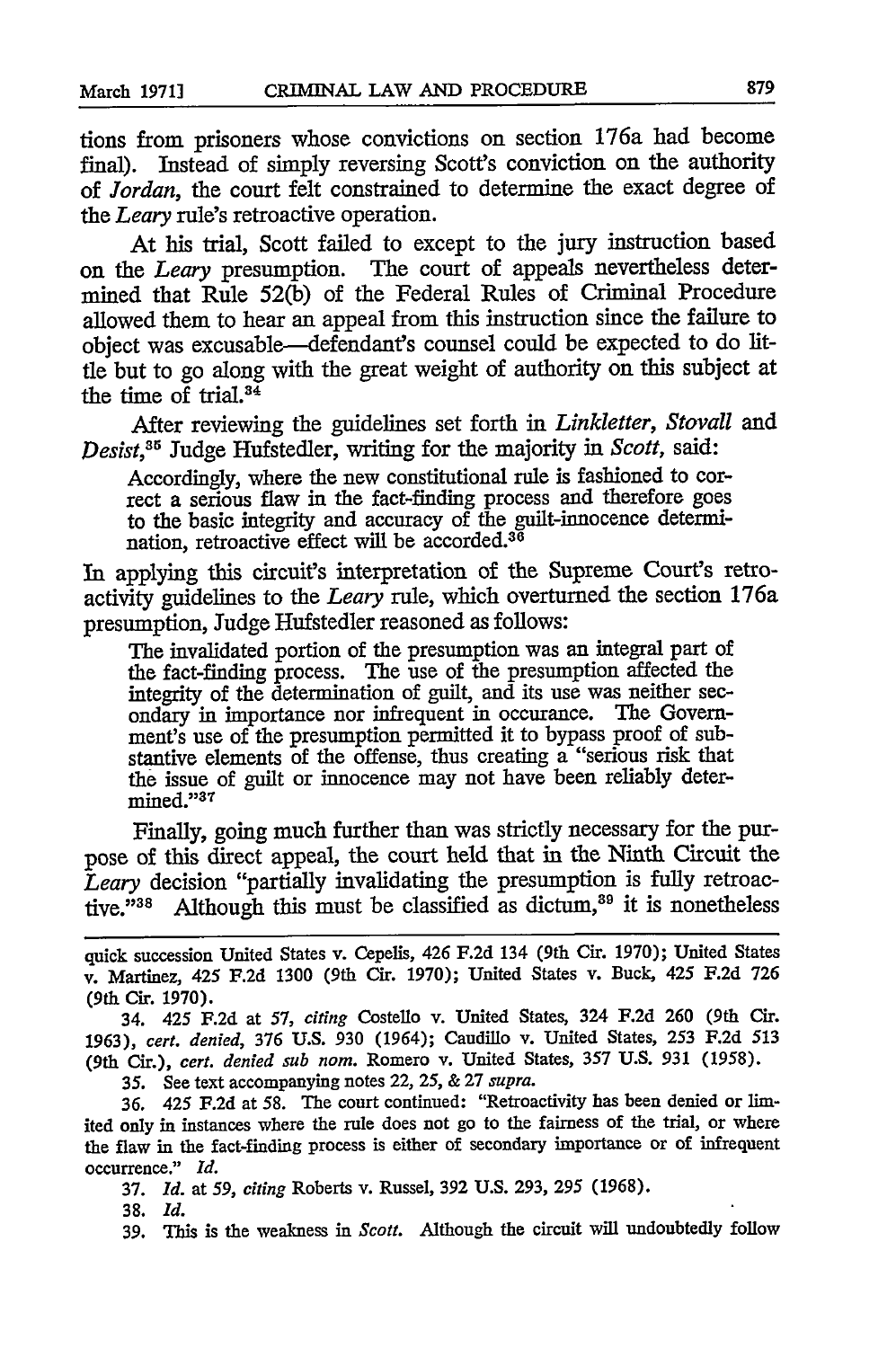quite authoritative (eight judges of the court concurred therein). Given the elaborate hearing that the matter received, *Scott* most certainly indicates that the Ninth Circuit will hereafter apply *Leary,* at least insofar as it deals with the section 176a presumption, even to cases in which the judgment of conviction became final prior to *Leary.*

*Scott* was submitted to the jury on alternative theories---presumptive knowledge and proven knowledge. As one of the theories had been determined to be constitutionally invalid, the conviction had to be reversed<sup>40</sup> unless it could be shown on the basis of overwhelming evidence of actual knowledge produced at trial that the instruction on presumptive knowledge was harmless beyond a reasonable doubt.<sup>41</sup> The court then reviewed the evidence as to Scott's actual knowledge of the imported nature of the marihuana and found it "not overwhelming." $42$ 

There was a lengthy and well-reasoned dissent by Judge Trask,<sup>43</sup> with whom four others concurred. He too reviewed in great detail the history of the Supreme Court's application of the retroactivity guidelines and concluded that "justifiable prior reliance on the presumption **by** law enforcement officials and the potential massive burden placed on the administration of justice outweigh considerations arguing for full or partial retroactivity."<sup>44</sup> Judge Trask, however, did not express his views as to the purpose of the *Leary* ruling. In this respect he failed to adhere to the prior pronouncements of the Supreme Court.

#### **Retroactivity-The Ninth Circuit's Interpretation**

The majority in *Scott* seems to have followed quite consistently what has come to be the Ninth Circuit's interpretation of the Supreme Court's retroactivity criteria.45 This circuit has adhered almost ver-

41. 425 **F.2d** at *59, citing* Harrington v. California, **395 U.S. 250 (1969).**

42. 425 **F.2d** at **60.** The court felt that the testimony of agent Gordon, denied **by** Scott, was not sufficient to convict the defendant.

43. *Id.* at **62.** Judge Kilkenny would have affirmed Scott's conviction because Scott had failed to except to the instruction at trial. *Id.* at **61** (dissenting in part).

this line should a final judgment be collaterally attacked, the fact that this statement is dictum is perhaps one reason why the United States has chosen not to appeal.

<sup>40. &</sup>quot;It has long been settled that when a case is submitted to the jury on alternative theories the unconstitutionality of any of the theories requires that the conviction be set aside. See, *e.g.,* Stromberg v. California, **283 U.S. 359 (1931)."** Leary v. United States, **395 U.S. 31, 32-33 (1969).**

<sup>44.</sup> *Id.* at **70.** Judge Trask believed that the retroactive reach of *Leary* should extend only to cases in which the trial commenced after the date of the decision. *Id.* at **62.**

<sup>45. &</sup>quot;Retroactivity, indeed, has been denied in two classes of cases only. First, there are the cases where the clear purpose of the new rule is to deter conduct extrinsic to the trial itself and unlikely substantially to affect the reliability of the determination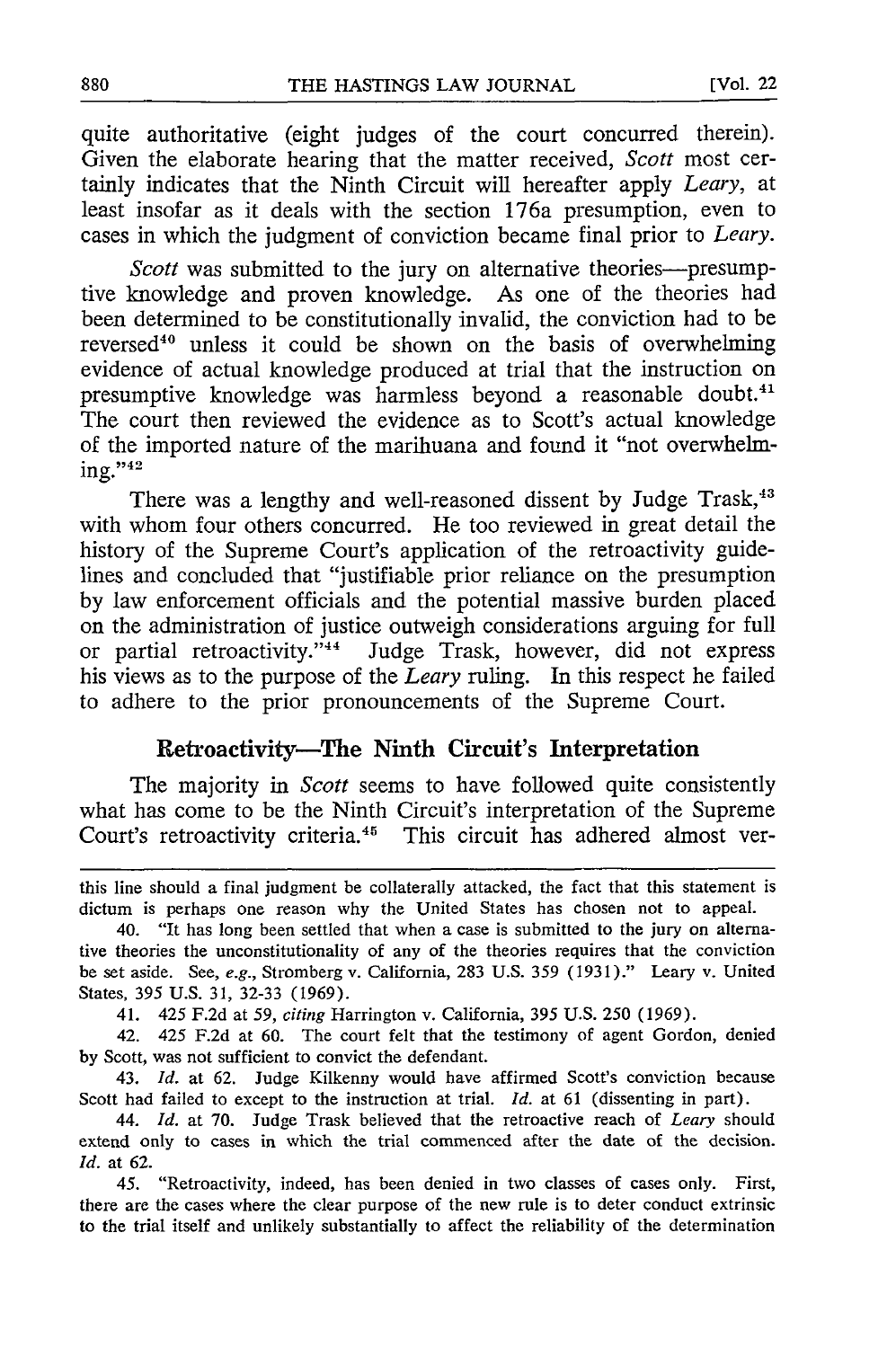batim to the guidelines in *Stovall and Desist* in deciding at what stage of the judicial process a new criminal ruling should apply. For example, if the purpose of the new rule "is to deter misconduct of police officers in conducting a search, the new exclusionary rule will not be given retrospective effect because that purpose is not advanced by penalizing conduct that has already occurred."<sup>46</sup> Accordingly, when the Ninth Circuit was recently called upon to determine the degree of retroactivity to be accorded *Chimel* v. California,<sup>47</sup> the court stopped far short of full retroactivity. In *Williams v. United States*,<sup>48</sup> Judge Hufstedler emphasized that the purpose of the ruling in *Chimel*which held that the search of the house in which the defendant is arrested is not within the constitutional perimeter of a search incident to an arrest-was entirely procedural: to deter illegal police conduct. Because full retroactivity would not further such a purpose, the court held *Chimel* would apply only to cases in which the unlawful search occurred after the date of the Supreme Court decision.

On the other hand, where the purpose of the new rule is to insure the accuracy of the determination of guilt or to "correct an abuse that endangers 'the vary integrity of the fact-finding process,' then decisions announcing the new rules have been held fully retroactive."<sup>49</sup> In accordance with this principle, the Ninth Circuit has held that the Supreme Court's new rule in *Haynes v. United States*<sup>50</sup> would be fully retroactive. Under *Haynes,* a plea of the privilege against self-incrimination is a complete defense to a prosecution for possession of firearms not declared pursuant to a Federal registration statute. *In Meadows v. United States,51* a case in which the defendant's conviction had become final a full 2 years before the date of *Haynes,* the Ninth Circuit reversed the district court's denial of a motion to withdraw a plea of guilty to the identical charge found in *Haynes.* Judge Wright ruled that even though defendant Meadows had not asserted his selfincrimination privilege at the time of his plea, the defect in the judg-

- 47. **395** U.S. 752 **(1969).**
- 48. 418 **F.2d 159** (9th Cir. 1969).
- 49. Meadows v. United States, 420 F.2d **795,** 798 (9th Cir. **1969).**
- *50.* **390 U.S. 85** (1968).
- *51.* 420 **F.2d 795** (9th Cir. **1969).**

of guilt. Such cases have principally involved the exclusion of evidence obtained by illegal searches and seizures. [Citations omitted.]

Second, there are the cases where the purpose of the new rule is ambiguous, but where the retroactive application would mean substantial disappointment of the rightful reliance on the old rule **by** law enforcement authorities, and place great burdens on courts called upon to reopen cases long since closed." Meadows v. United States, 420 **F.2d 795,** 798 (9th Cir. 1969).

<sup>46.</sup> Williams v. United States, 418 F.2d 159, 162 (9th Cir. 1969).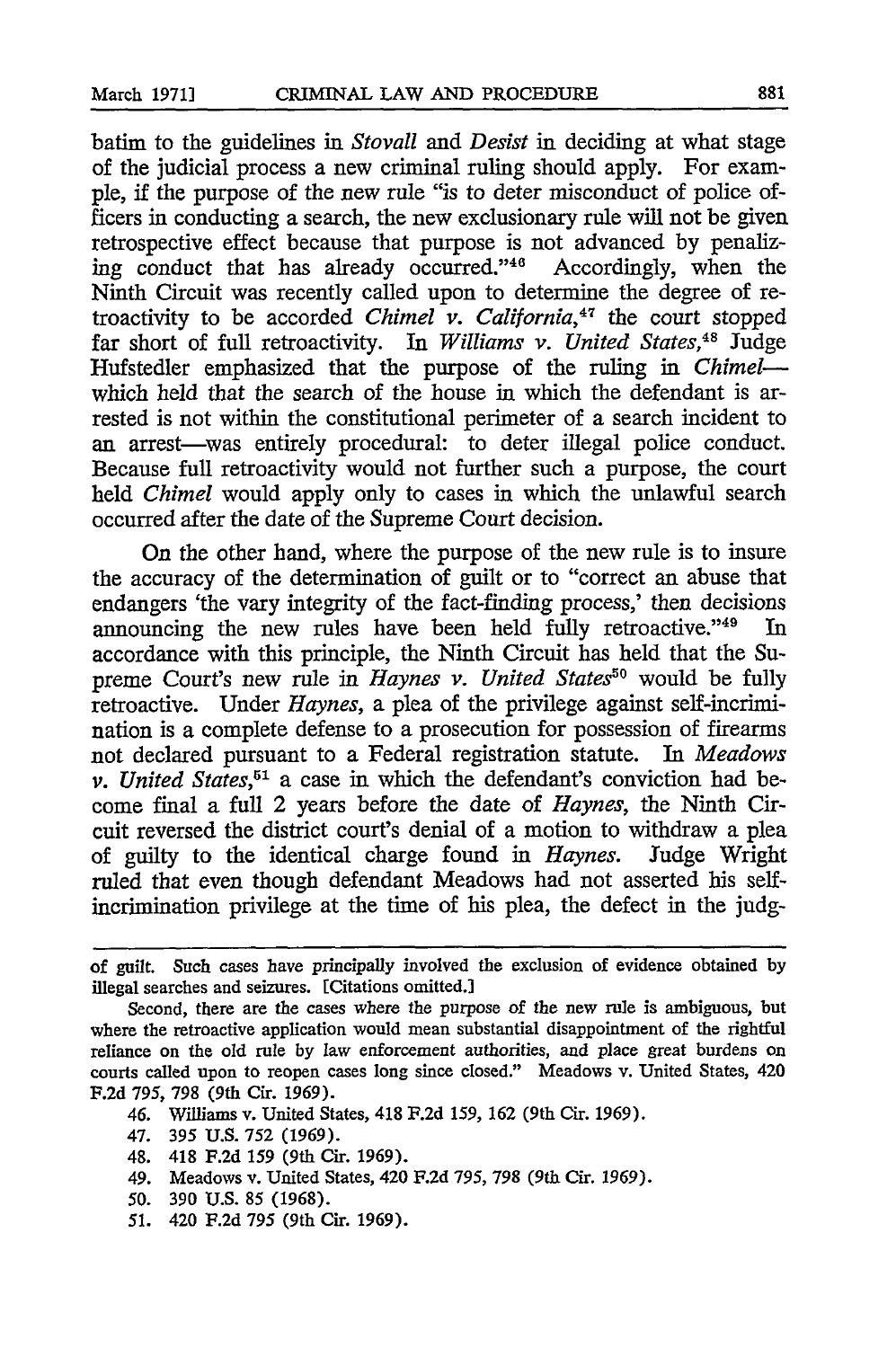ment of conviction went "to the very center of the legal justification for the punishment imposed." $52$ 

As evidenced by *Williams and Meadows,* among others, the Ninth Circuit has taken great pains to determine the purpose of the new consitutional ruling and to accord or to deny full retroactivity on that basis alone. Such is the rule of *Desist*<sup>53</sup>—other factors should be taken into consideration only when the purpose is not clearly evident.

The Ninth Circuit seems in accord with the other circuits (as far as they have gone) with respect to interpretation of the *Leary* decision.<sup>54</sup> Every circuit that has dealt with a *direct appeal* of a section 176a case, no matter when the judgment of conviction was rendered, has held *Leary* applicable and has reversed the conviction—unless, of course, the presumption instruction was determined to be harmless beyond a reasonable doubt. But no circuit, including the Ninth, has as yet dealt with such a conviction that had already become *final* before the date of *Leary.* Hence, the exact degree of retroactivity to be accorded *Leary* remains very much in doubt. <sup>5</sup>

#### **The Ad Hoe Approach in the Supreme Court**

Should the line of reasoning in Judge Trask's dissent be picked up in another circuit or indeed should the Government decide to contest the application of the *Scott* dictum to a case that had already become final, what is the forecast concerning the Supreme Court's ultimate disposition of the retroactive reach of  $Leary2^{56}$  If in the past the Court had been as willing as the Ninth Circuit has been to adhere to its own retroactivity guidelines, the answer would be much more certain. But, unfortunately, even a cursory examination of the results that the Court has reached in applying *Linkletter, Stovall and Desist*

*54.* See note *15 supra.*

56. As mentioned above, the circuits have yet to deal directly with a section 176a conviction that has become final. Until they do, the Supreme Court is unlikely to take up the matter of *Leary's* retroactivity. The Court apparently approves the appellate courts' actions so far as they have gone, for recently it denied certiorari to several post-Leary appeals of section 176a convictions in which the unconstitutional presumption instruction was held to be harmless beyond a reasonable doubt. Petley v. United States, 427 F.2d **1101** (9th Cir.), *cert. denied,* 39 U.S.L.W. 3147 (U.S. Oct. 13, 1970); United States v. Mahoney, 427 F.2d 658 (9th Cir.), *cert. denied sub nom.* United States v. Garcia, 39 U.S.L.W. 3149 (U.S. Oct. 13, 1970).

**<sup>52.</sup>** *id.* at **799.**

*<sup>53.</sup>* See text accompanying note **28** *supra.*

*<sup>55.</sup>* The Fifth Circuit in United States v. Scardino, 414 **F.2d** 925 (5th Cir. 1969) has held that "the principles announced in the *Leary* case are to be given prospective application." Although this case dealt with the section of *Leary* that was overturned by the Supreme Court (see note 6 *supra),* and the language of the entire opinion is somewhat loose, this may indicate that the Fifth Circuit will find itself in disagreement with the Ninth as far as the section 176a decision is concerned.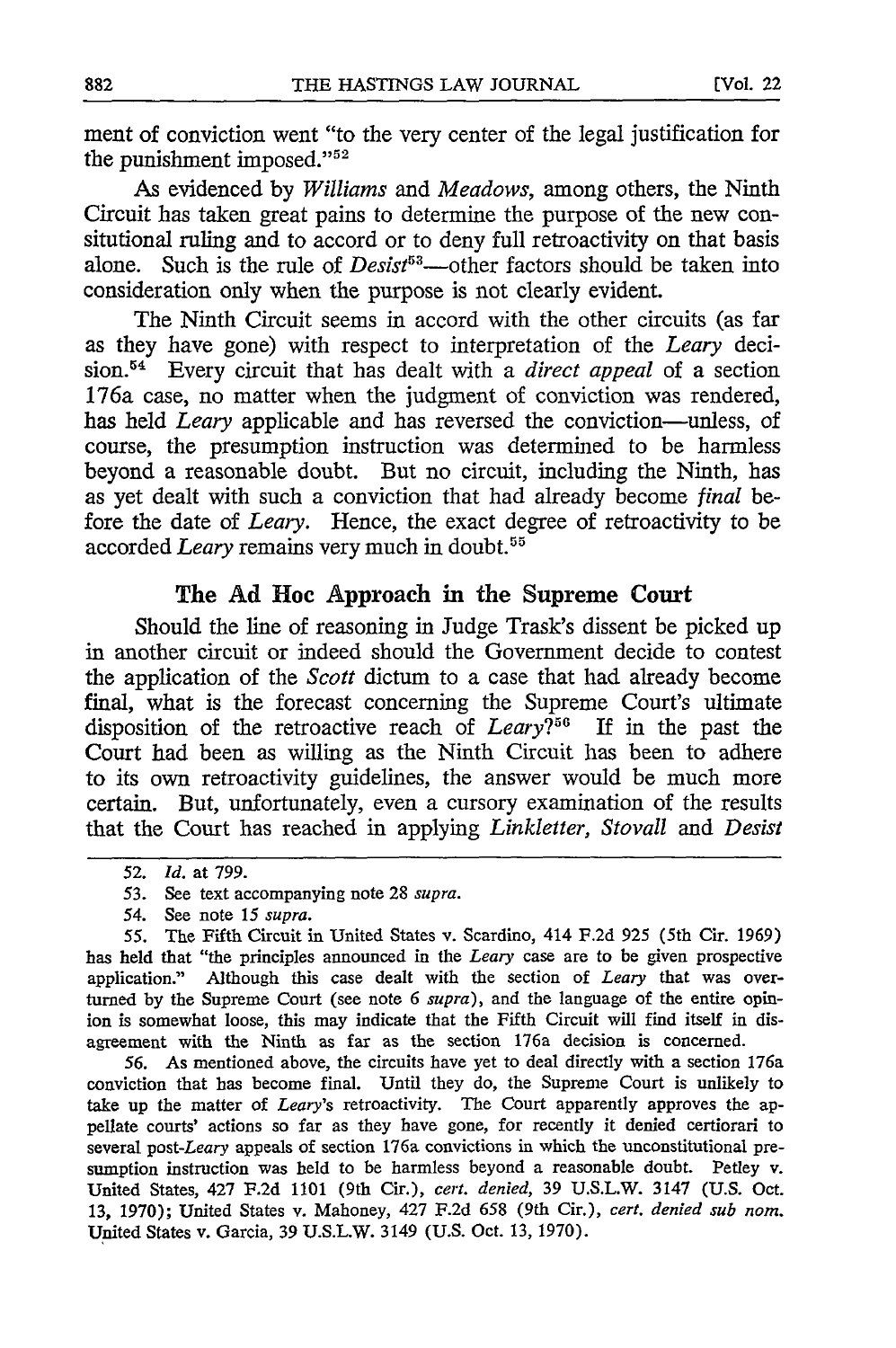to its major constitutional nlings discloses what is essentially an ad hoe approach to the problem.<sup>57</sup>

*Since Linkletter,* the Court has ruled upon the retroactivity of over a dozen of its major criminal procedure decisions. In all but five, full retroactivity was denied. These five dealt with the problems of the use at trial of preliminary hearing testimony in lieu of an absent witness,<sup>58</sup> counsel at a preliminary hearing,<sup>59</sup> counsel at a probationary hearing,<sup>60</sup> admission of one defendant's confession against his codefendant<sup>61</sup> and exclusion of jurors conscientiously opposed to capital punishment.<sup>62</sup> Certainly, as must be found according to *Linkletter*, in each of these cases the purpose of the rule held fully retroactive was to safeguard the very integrity of the guilt-adjudicating process.

However, in attempting to reconcile the rationale of these decisions with that of other cases denying full retroactivity to similar important constitutional rulings the Court's lack of consistency becomes apparent. It is difficult to understand why the purposes of a decision recognizing a defendant's right to trial by jury in a serious contempt case,<sup>63</sup> proscribing prosecutorial comment on a defendant's refusal to testify $^{64}$  or recognizing the right to counsel at a police line-up<sup>65</sup> is not clearly to insure "the fairness of the trial-the very integrity of the fact-finding process."<sup>66</sup> Yet the Supreme Court has declined to give full retroactive effect to decisions establishing these rules.

**58.** Berger v. California, 393 **U.S.** 314 (1969), giving **full** retroactivity to Barber v. Page, 390 U.S. 719 (1968).

59. Arsenault v. Massachusetts, 393 **U.S. 5** (1968), giving **full** retroactivity to White v. Maryland, 373 U.S. **59** (1963).

60. McConnell v. Rhay, **393 U.S.** 2 (1968) (per curiam), giving full retroactivity to Mempa v. Rhay, 389 **U.S. 128 (1967).**

**61.** Roberts v. Russell, 392 **U.S. 293 (1968),** giving **full** retroactivity to Bruton v. United States, **391 U.S. 123 (1968).**

**62.** Witherspoon v. Illinois, 391 **U.S. 510 (1968)** (habeas corpus proceeding).

**63.** DeStefano v. Woods, **392 U.S. 631 (1968),** allowing retroactivity only to cases in which trials had begun after the date of decision in Bloom v. Illinois, **391 U.S.** 194 (1968).

64. Tehan v. United States *ex rel.* Shott, **382 U.S.** 406 **(1966),** limiting the rule of Griffin v. California, **380 U.S.** 609 **(1965),** only to cases on direct review on the date of *Griffin.*

**65.** Stovall v. Denno, **388 U.S. 293, 297 (1967),** which limited the effects of United States **v.** Wade, **388 U.S. 218 (1967)** and Gilbert v. California, **388 U.S. 263 (1967),** to any pre-trial confrontation conducted after the decision date. See note *25 supra.*

**66.** Linldetter v. Walker, **381 U.S. 618, 639** *(1965).*

**<sup>57.</sup>** As Tudge Trask pointed out in his dissent in *Scott:* 'It is probably impossible to completely rationalize the decisions of the Supreme Court on the subject of retroactivity. **A** close reading of those decisions reveals an essentially ad hoc consideration of each newly articulated constitutional right." United States v. Scott, 425 F.2d *55,* **68** (9th Cir. **1970).**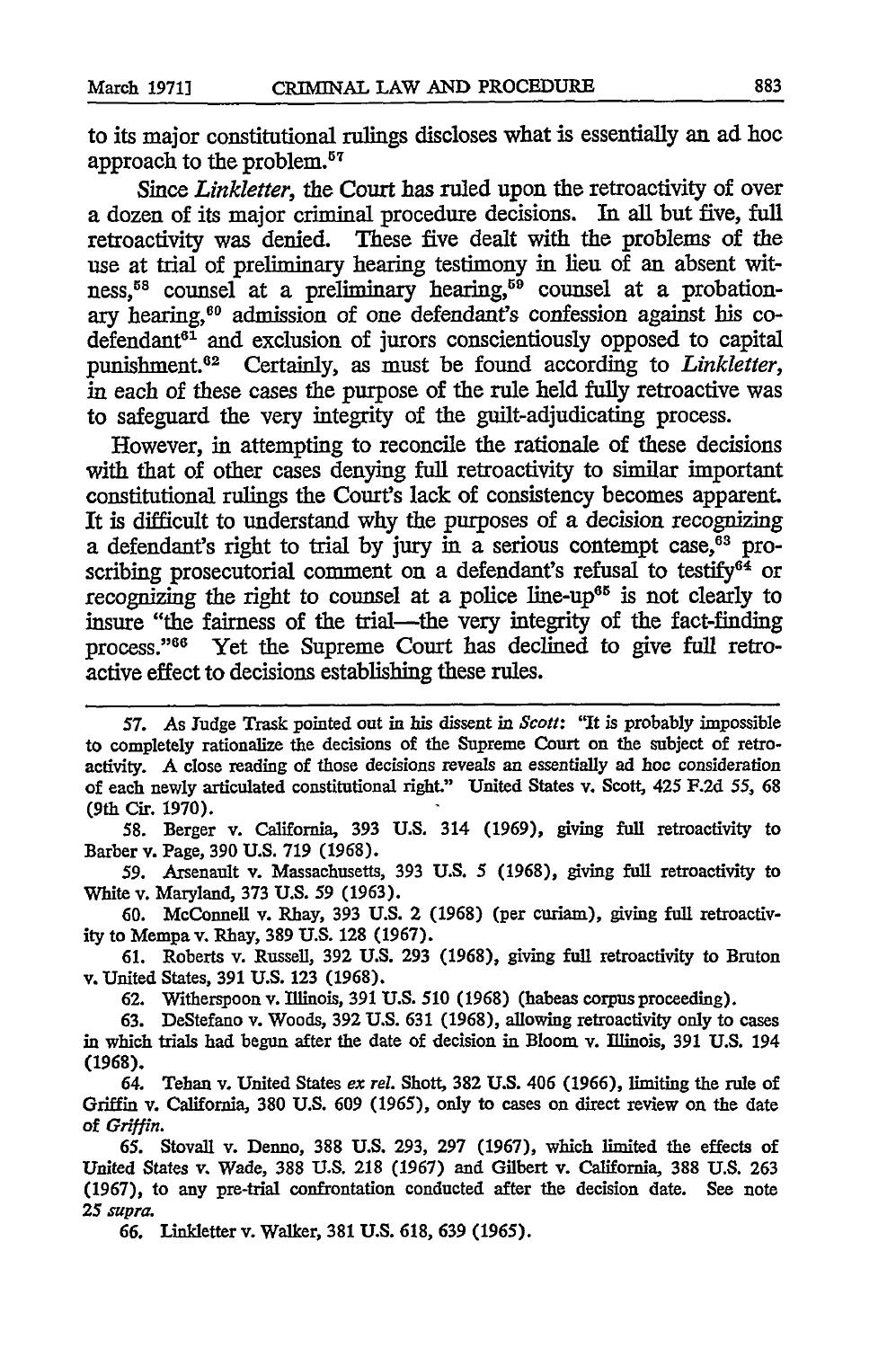Certainly, when dealing with major constitutional interpretations that have invalidated criminal procedures operative for decades, the burden on criminal law enforcement would be substantial when any of these rulings would be held fully retroactive.<sup>67</sup> The Supreme Court declared as much in *Desist* when it held that such criteria are secondary in importance to the determination of purpose. Consequently, the purpose criterion should be the deciding factor between those rulings granted and those rulings denied full retroactivity. But an attempt to find a clear, consistent and convincing application of this factor fails. For example, the purpose of a decision forbidding the exclusion of jurors conscientiously opposed to capital punishment<sup>68</sup> appears to be indistinguishable from that of a decision recognizing a defendant's right to trial by jury in a serious contempt case.<sup>69</sup> One is led to the conclusion that despite its pronounced guidelines, the Supreme Court's approach to retroactivity remains uneven. It is perhaps Mr. Justice Harlan who has been most vocal on this point. Speaking of the Court's implementation of long overdue reforms in this field he has said:

This in my opinion can only be done by turning our backs on the *ad hoc* approach that has so far characterized our decisions in the retroactivity field and proceeding to administer the doctrine on principle.<sup>70</sup>

The common denominator that guides the Court in these cases, which has eluded some, seems quite clear to others. Mr. Justice Black has said:

It would be hard to find a more apt summary of this Court's holdings in the "retroactivity" cases than the statement that they "exal[t] the value of finality in criminal judgments at the expense of the interest of each prisoner in the vindication of his constitutional rights."71

67. "It has not been the usual thing to cut down trial protections guaranteed by the Constitution on the basis that some guilty persons might escape. There is probably no one of the rights in the Bill of Rights that does not make it more difficult to convict defendants. But all of them are based on the premise, I suppose, that the Bill of Rights' safeguards should be faithfully enforced by the courts without regard to a particular judge's judgment as to whether more people could be convincted by a refusal of courts to enforce the safeguards." Linkletter v. Walker, 381 U.S. 618, *650* (1965) (Black, **J.,** dissenting).

68. Witherspoon v. Illinois, 391 U.S. 510 (1968).

69. DeStefano v. Woods, 392 U.S. 631 (1968). Sometimes the Court compounds the incongruities when it finds what seems to be a purpose directly and substantially affecting the guilt adjudicating process. For instance in this case the Court said: "One ground for the *Bloom* result was the belief that contempt trials, which often occur before the very judge who was the object of the allegedly contemptuous behavior, would be more fairly tried if a jury determined guilt. Unlike the judge, the jurymen will not have witnessed or suffered the alleged contempt, nor suggested prosecution for it." *Id.* at 634.

70. Jenkins v. Delaware, 395 U.S. 213, 224 (1969) (Harlan, I., dissenting).

71. Kaufman v. United States, 394 U.S. 217, 240 (1969) (Black, J., dissenting).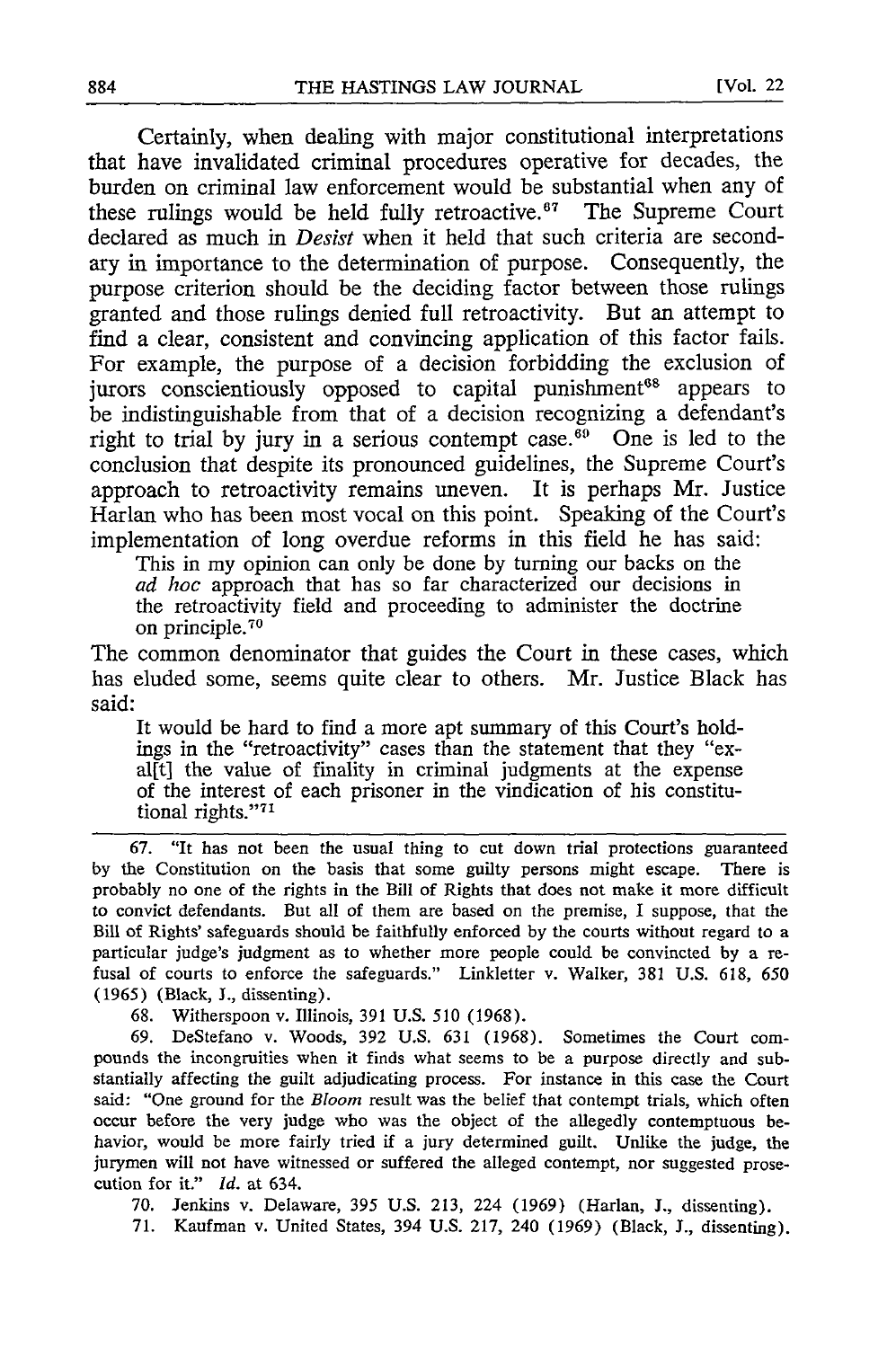Whether or not the Court has unduly exalted the value of finality in its determination of retroactivity as Mr. Justice Black contends, one thing that can be said with assurance is that there is no guarantee of the certainty with which the lower courts can work in applying the Supreme Court's own guidelines to its criminal rights pronouncements.

#### The Future of Leary

In light of this uncertainty, can an intelligent forecast be made about the future of *Leary?* The answer must be yes. It would seem that the Court will have little choice but to hold fully retroactive that portion of the *Leary* decision which invalidated the section 176a knowledge presumption.

Although *Scott* will not be the case in which the Supreme Court resolves the issue of *Leary's* retroactivity, it seems likely that the Court's approach to the issue will be similar to that of Judge Hufstedler in *Scott.72*

Assuming the Supreme Court adheres to its own guidelines in *Stovail and Desist* and looks first to the purpose underlying the new rule, it is difficult to see how it could arrive at any conclusion other than that the purpose of *Leary* was to correct a serious flaw in the fact-finding process:

The premise of *Leary* is that the presumption is, in part, factually unsupportable. It follows that of those convicted of violating section 176a by use of the presumption, many are innocent of that crime.<sup>73</sup>

On the other hand, if the Supreme Court lapses into its unfortunate tendency to approach each retroactivity question on an ad hoe basis, the recent history of the *Leary* decision at the appellate level seems to indicate that even if the number of appeals and collateral attacks is great, the burden on the judicial system would be slight and would not, as is usual, stand in the way of its being held fully retroactive. As indicated by *Petley"4 and Plascencia-Plascencia 5* in the Ninth Circuit, a review of the trial record in cases where evidentiary presumptions are involved"6 will rather quickly reveal whether the prosecution had produced sufficient evidence on which to base a determination that the defendant actually knew the imported nature of the marihuana, *i.e.,* whether the section 176a presumption instruction was harmless beyond a reasonable doubt. If evidence of actual knowledge was pro-

**<sup>72.</sup>** See text accompanying note **37** *supra.*

**<sup>73.</sup>** United States v. Scott, 425 **F.2d** 55, 59 (9th Cir. **1970).**

<sup>74.</sup> Petley v. United States, 427 **F.2d 1101** (9th Cir. **1970).**

<sup>75.</sup> Plascencia-Plascencia v. United States, 423 **F.2d 803** (9th Cir. **1970).**

**<sup>76.</sup> See** note **11** *supra.*